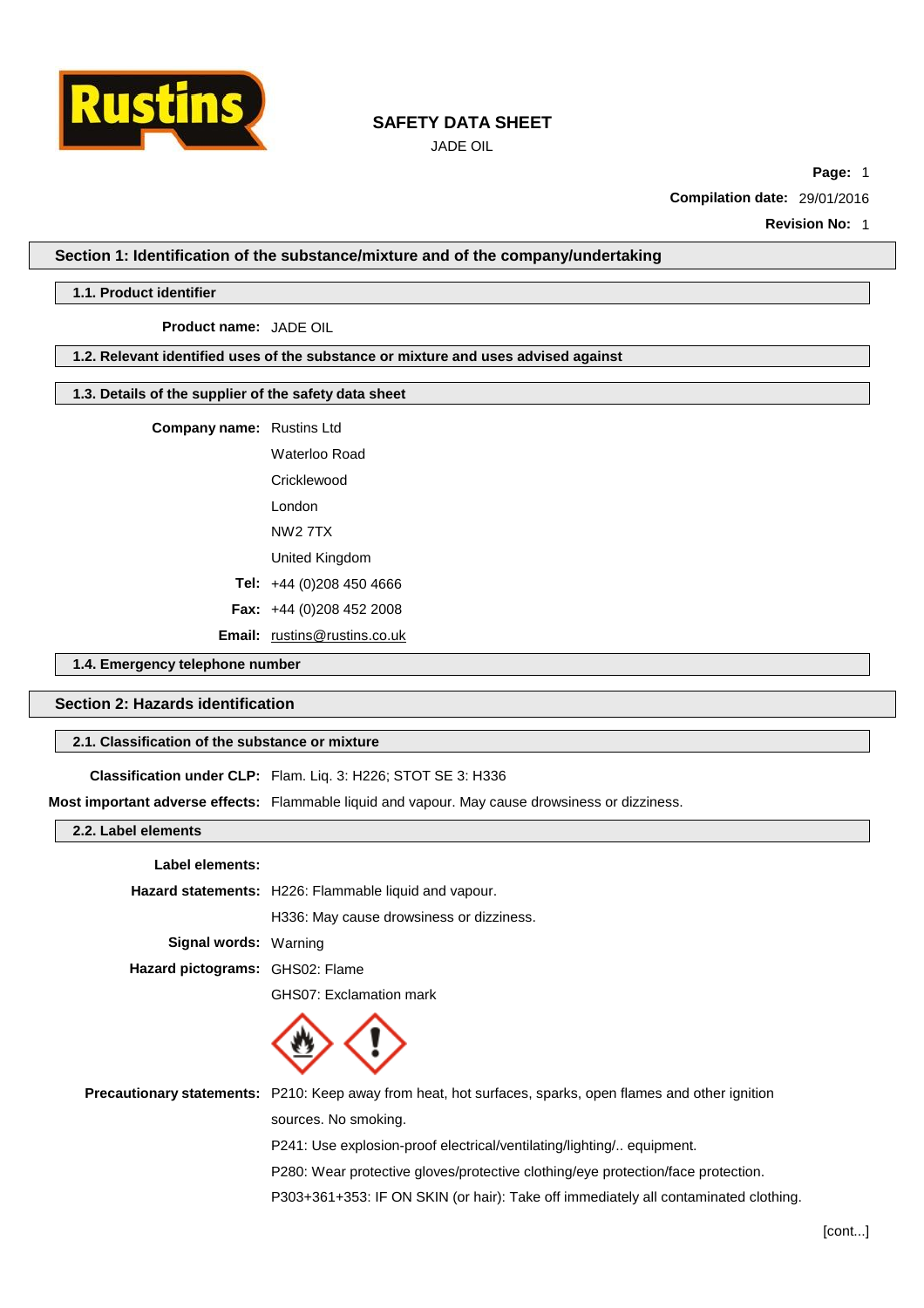JADE OIL

**Page:** 2

Rinse skin with water/shower.

P304+340: IF INHALED: Remove person to fresh air and keep comfortable for breathing.

P370+378: In case of fire: Use water spray, carbon dioxide, powder or foam to

extinguish.

## **2.3. Other hazards**

**Other hazards:** In use, may form flammable / explosive vapour-air mixture.

**PBT:** This product is not identified as a PBT/vPvB substance.

#### **Section 3: Composition/information on ingredients**

#### **3.2. Mixtures**

#### **Hazardous ingredients:**

BAS30

| <b>EINECS</b> | CAS | PBT/WEL | <b>CLP Classification</b>                                            | Percent |
|---------------|-----|---------|----------------------------------------------------------------------|---------|
| -             |     |         | Flam. Liq. 3: H226; STOT SE 3: H336;<br>Asp. Tox. 1: H304: -: EUH066 | 65.000% |

#### NAPTHA (PETROLEUM) HYDROTREATED HEAVY

| 265-150-3 | ., 42-48- <sup>o</sup><br>64 |  | 250%<br>'U. |
|-----------|------------------------------|--|-------------|
|           |                              |  |             |

# **Section 4: First aid measures**

**4.1. Description of first aid measures**

**Skin contact:** Remove all contaminated clothes and footwear immediately unless stuck to skin. Wash immediately with plenty of soap and water.

**Eye contact:** Bathe the eye with running water for 15 minutes. Consult a doctor.

**Ingestion:** Wash out mouth with water. Consult a doctor.

**Inhalation:** Remove casualty from exposure ensuring one's own safety whilst doing so. Consult a doctor.

#### **4.2. Most important symptoms and effects, both acute and delayed**

**Skin contact:** There may be irritation and redness at the site of contact.

**Eye contact:** There may be irritation and redness. The eyes may water profusely.

**Ingestion:** There may be soreness and redness of the mouth and throat.

**Inhalation:** There may be irritation of the throat with a feeling of tightness in the chest. Exposure may cause coughing or wheezing.

## **Delayed / immediate effects:** Immediate effects can be expected after short-term exposure.

#### **4.3. Indication of any immediate medical attention and special treatment needed**

**Immediate / special treatment:** Eye bathing equipment should be available on the premises.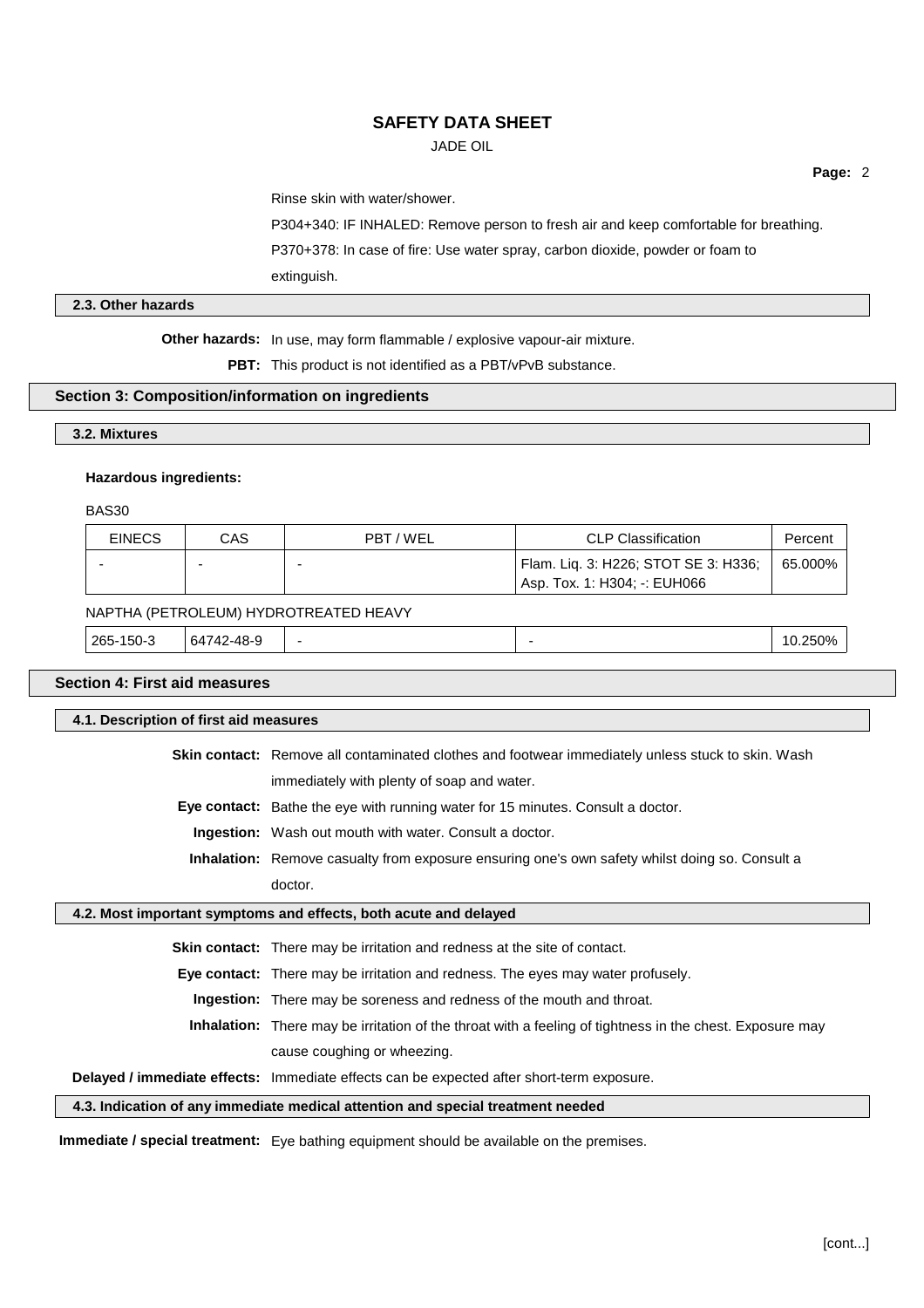JADE OIL

## **Section 5: Fire-fighting measures**

#### **5.1. Extinguishing media**

**Extinguishing media:** Alcohol resistant foam. Water spray. Carbon dioxide. Dry chemical powder. Use water spray to cool containers.

# **5.2. Special hazards arising from the substance or mixture**

**Exposure hazards:** Flammable. In combustion emits toxic fumes. Forms explosive air-vapour mixture.

# **5.3. Advice for fire-fighters**

**Advice for fire-fighters:** Wear self-contained breathing apparatus. Wear protective clothing to prevent contact with skin and eyes.

**Section 6: Accidental release measures**

#### **6.1. Personal precautions, protective equipment and emergency procedures**

**Personal precautions:** Refer to section 8 of SDS for personal protection details. If outside do not approach from downwind. If outside keep bystanders upwind and away from danger point. Mark out the contaminated area with signs and prevent access to unauthorised personnel. Turn leaking containers leak-side up to prevent the escape of liquid. Eliminate all sources of ignition.

## **6.2. Environmental precautions**

**Environmental precautions:** Do not discharge into drains or rivers. Contain the spillage using bunding.

#### **6.3. Methods and material for containment and cleaning up**

**Clean-up procedures:** Absorb into dry earth or sand. Transfer to a closable, labelled salvage container for disposal by an appropriate method. Do not use equipment in clean-up procedure which may produce sparks.

**6.4. Reference to other sections**

**Reference to other sections:** Refer to section 8 of SDS.

**Section 7: Handling and storage**

#### **7.1. Precautions for safe handling**

**Handling requirements:** Avoid direct contact with the substance. Ensure there is sufficient ventilation of the area. Do not handle in a confined space. Avoid the formation or spread of mists in the air. Smoking is forbidden. Use non-sparking tools.

#### **7.2. Conditions for safe storage, including any incompatibilities**

**Storage conditions:** Store in a cool, well ventilated area. Keep container tightly closed. Keep away from sources of ignition. Prevent the build up of electrostatic charge in the immediate area. Ensure lighting and electrical equipment are not a source of ignition. **Suitable packaging:** Glass. Coated steel.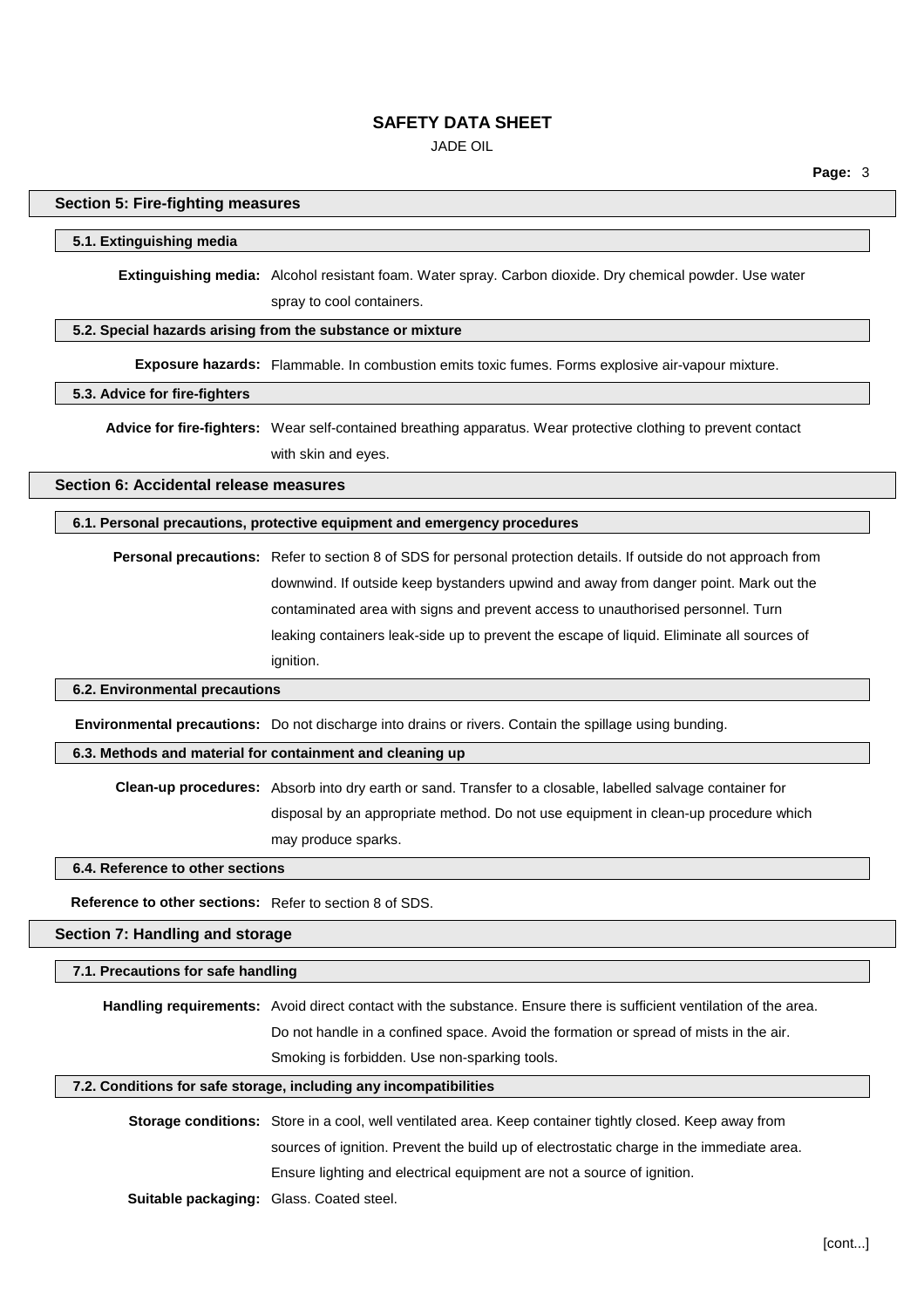JADE OIL

**Page:** 4

**7.3. Specific end use(s)**

**Specific end use(s):** No data available.

# **Section 8: Exposure controls/personal protection**

#### **8.1. Control parameters**

**Workplace exposure limits:** No data available.

**DNEL/PNEC Values**

**DNEL / PNEC** No data available.

**8.2. Exposure controls**

|                                            | <b>Engineering measures:</b> Ensure there is sufficient ventilation of the area. Ensure lighting and electrical |  |
|--------------------------------------------|-----------------------------------------------------------------------------------------------------------------|--|
|                                            | equipment are not a source of ignition.                                                                         |  |
|                                            | <b>Respiratory protection:</b> Self-contained breathing apparatus must be available in case of emergency.       |  |
| <b>Hand protection:</b> Protective gloves. |                                                                                                                 |  |
|                                            | <b>Eye protection:</b> Safety glasses. Ensure eye bath is to hand.                                              |  |
|                                            | Skin protection: Protective clothing.                                                                           |  |

## **Section 9: Physical and chemical properties**

| 9.1. Information on basic physical and chemical properties |                                                  |                           |
|------------------------------------------------------------|--------------------------------------------------|---------------------------|
| <b>State: Liquid</b>                                       |                                                  |                           |
| <b>Colour: Brown</b>                                       |                                                  |                           |
|                                                            | <b>Odour: Paraffinic.</b>                        |                           |
|                                                            | <b>Oxidising:</b> Non-oxidising (by EC criteria) |                           |
| <b>Solubility in water:</b> Not miscible                   |                                                  |                           |
| <b>Viscosity: Oily</b>                                     |                                                  |                           |
| Boiling point/range°C: 150 - 190                           |                                                  | <b>Flash point °C: 38</b> |
| <b>Relative density: 0.854</b>                             |                                                  |                           |
|                                                            |                                                  |                           |

**9.2. Other information**

**Other information:** No data available.

# **Section 10: Stability and reactivity**

**10.1. Reactivity**

**Reactivity:** Stable under recommended transport or storage conditions.

**10.2. Chemical stability**

**Chemical stability:** Stable under normal conditions.

# **10.3. Possibility of hazardous reactions**

**Hazardous reactions:** Hazardous reactions will not occur under normal transport or storage conditions.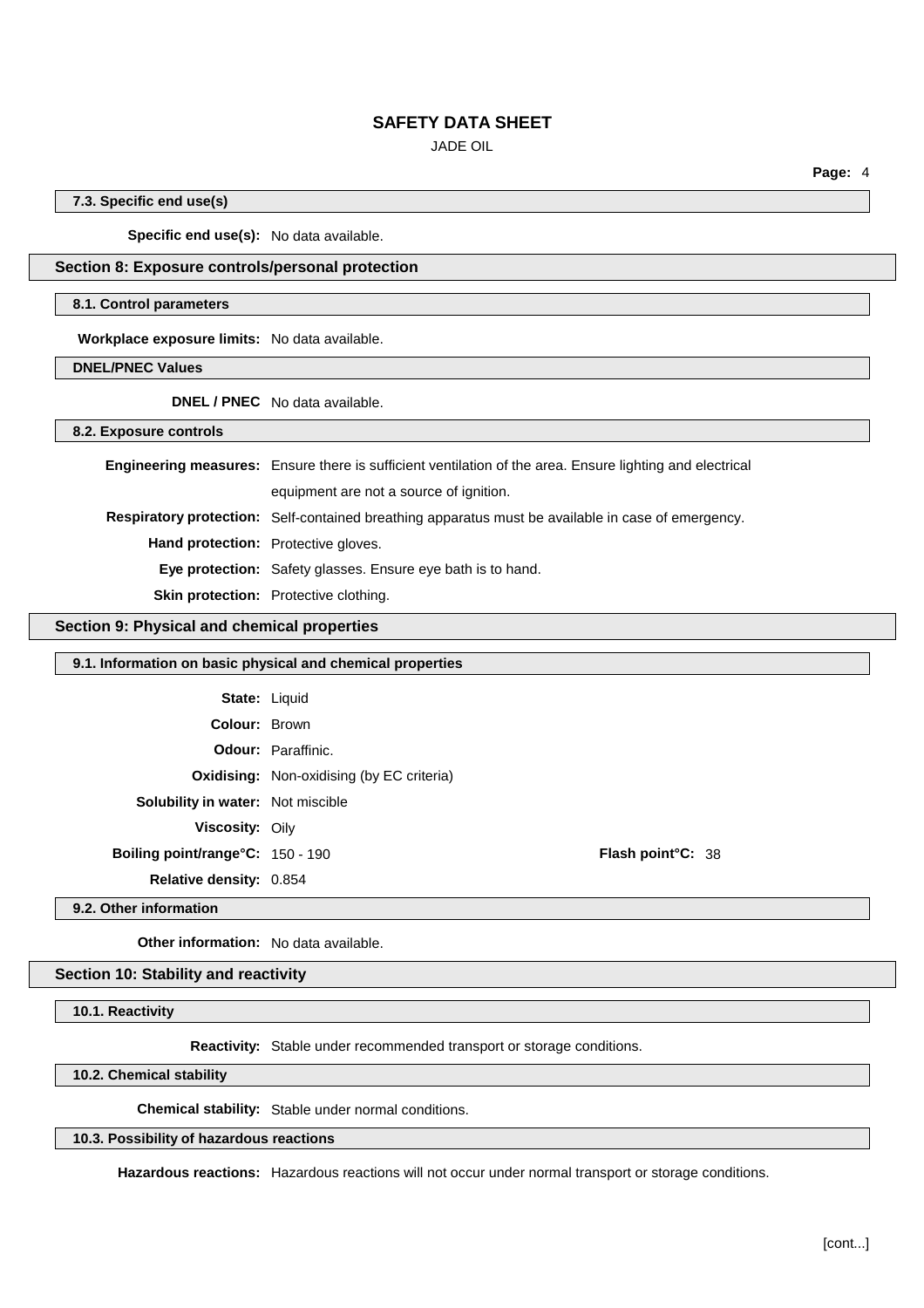JADE OIL

# **10.4. Conditions to avoid**

**Conditions to avoid:** Heat. Hot surfaces. Sources of ignition. Flames.

## **10.5. Incompatible materials**

**Materials to avoid:** Strong oxidising agents. Strong acids.

## **10.6. Hazardous decomposition products**

**Haz. decomp. products:** In combustion emits toxic fumes.

#### **Section 11: Toxicological information**

**11.1. Information on toxicological effects**

#### **Relevant hazards for substance:**

| ⊓azaru        | Route | <b>Basis</b>               |
|---------------|-------|----------------------------|
| osure<br>ווט⊤ | -     | calculated<br>: lazardous: |

**Symptoms / routes of exposure**

**Skin contact:** There may be irritation and redness at the site of contact.

**Eye contact:** There may be irritation and redness. The eyes may water profusely.

**Ingestion:** There may be soreness and redness of the mouth and throat.

**Inhalation:** There may be irritation of the throat with a feeling of tightness in the chest. Exposure may cause coughing or wheezing.

**Delayed / immediate effects:** Immediate effects can be expected after short-term exposure.

# **Section 12: Ecological information**

**12.1. Toxicity**

**Ecotoxicity values:** No data available.

# **12.2. Persistence and degradability**

**Persistence and degradability:** Biodegradable.

**12.3. Bioaccumulative potential**

**Bioaccumulative potential:** No bioaccumulation potential.

**12.4. Mobility in soil**

**Mobility:** Readily absorbed into soil.

#### **12.5. Results of PBT and vPvB assessment**

**PBT identification:** This product is not identified as a PBT/vPvB substance.

**12.6. Other adverse effects**

**Other adverse effects:** Negligible ecotoxicity.